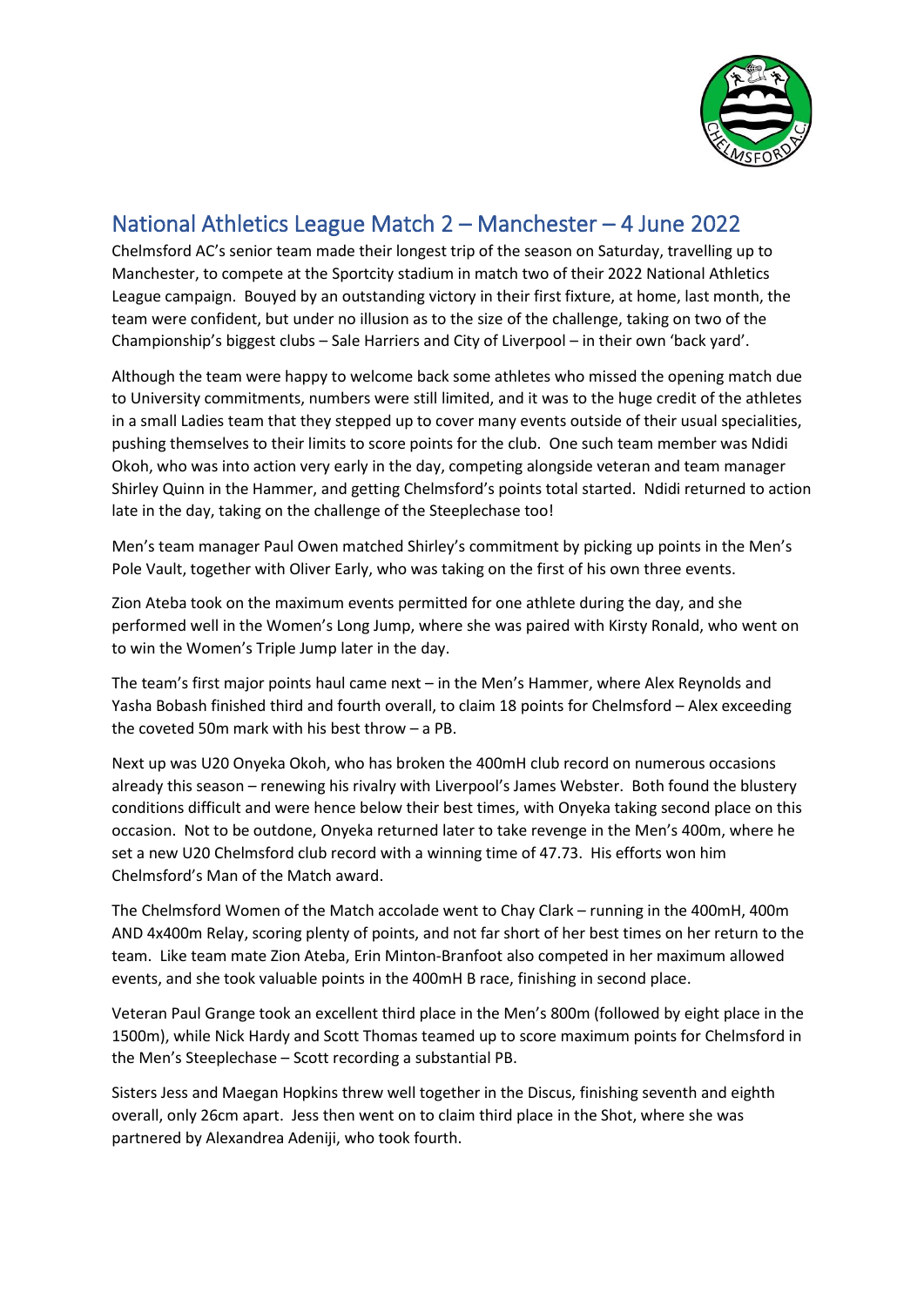

Tracy Minton – competing as a V60 veteran, incredibly took on the 800m, 1500m, 3000m AND Steeplechase – ending up with a personal points contribution of 26 points!

Oliver Early was soon back in action, claiming a fine second place in the Men's Long Jump – before a controversial moment in the Men's 100m, where Chelmsford's Lee Dollard was disqualified for stepping on the white line of his lane. Undeterred, Lee returned later, to take an excellent third place in the 200m, in a high class field.

The Women's 100m saw Kissiwaa Mensah in action for the first time, crossing the finishing line in fourth place. She went on to also post excellent times in the 200m, and both the 4x100m and 4x400m Relays – in the latter of which, she is looking stronger with every match.

Kevin Wilson is one of the club's most consistent and reliable performers, and he made his first contribution by taking an excellent second place in the Men's Discus, where he was very ably supported by Alex Reynolds, who was fourth in the B string. Kevin went on to record third place in the Shot, where Yasha Bobash was third in the B string.

Bradley Reed is also a mainstay of the Men's team, and he recorded equal first place in the 100mH, where even the photo-finish couldn't separate him from his Tonbridge rival. As usual, Luke Keteleers was there in support, in the B string, keeping the Chelmsford points total ticking over.

The Women's 100mH saw the very welcome return of Lily Parris, back in the UK from University in the United States, and she reminded everyone what a fantastic athlete she is, with a fine second place in a very close race, before weighing in with third place in the 200m B race.

Back in the Field events, Chelmsford claimed maximum points in the Men's High Jump for the second time this season, with Tom Hewes and Oliver Early teaming up to win the A and B string events respectively, in gusty conditions that all athletes were finding difficult – including Dan Botnari, who took equal fourth in the Triple Jump.

The highlight of the relays was third place for Chelmsford (Kissiwaa Mensah, Erin Minton-Branfoot, Lily Parris and Zion Ateba) in the Women's 4x100m relay

The team were also extremely grateful to the team of officials who travelled with them. Officials also contribute very valuable points to the team score, and it was a very long day for Geoff Tyler, Ralph Burrows, Paul Tremelling and Geoff Reed, who worked tirelessly to both help the event go smoothly, and to propel Chelmsford into a superb third place overall, beaten only by the local 'big guns' from Sale and Liverpool.

The final placings were:

- 1. Liverpool
- 2. Sale Harriers
- 3. Chelmsford
- 4. Tonbridge
- 5. Basingstoke & Mid Hants
- 6. Wigan Harriers
- 7. Bournemouth
- 8. Enfield & Haringey